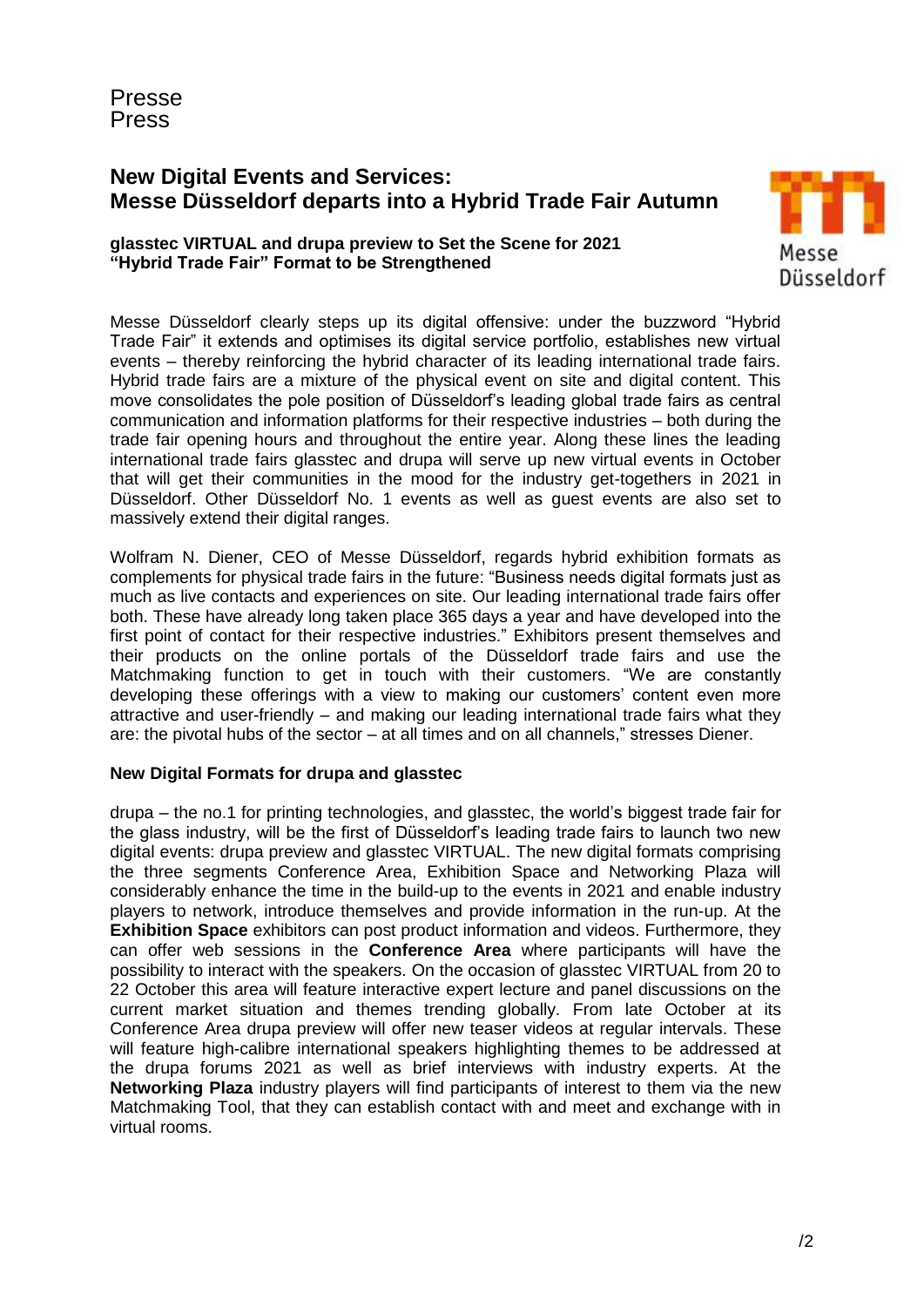Dr. Christian Plenge, Executive Director Digital Strategy and Communication, emphasises the benefit especially during these times: "Live contacts are taking place under new conditions in the age of Coronavirus, they become more exclusive and are attached to a higher perceived value. At the same time, online formats for communication, presentation and distribution gain in importance. Our trade fairs have long been hybrid events and formed part of the digital transformation, which constitutes a strategic pillar for Messe Düsseldorf. The current situation now proves an engine additionally driving our digital portfolio." The other leading international Düsseldorf trade fairs will also extend their digital ranges and services further – just like the forthcoming MEDICA in November.

# **One Industry, One Portal**

The portals of Düsseldorf's leading international trade fairs currently feature not only information on exhibitors' contact persons, news and the events held at stands but also some 34,000 company profiles as well as over 105,000 product descriptions with text and images. The digital portfolio of Messe Düsseldorf also includes the drupa blog, the [MEDICA Magazin](https://www.medica.de/de/MEDICA_Magazin-%C3%9Cbersicht?_ga=2.161662911.2003287960.1597731002-1155661061.1589273165) of the medical device technology trade fair of the same name, [TIGHTLY PACKED,](https://www.interpack.de/de/TIGHTLY_PACKED/NEWS/NEWS) the e-magazine of the packaging trade fair interpack, and [EuroShop](https://mag.euroshop.de/?gclid=EAIaIQobChMI1Pqbp9Cm6wIVBs13Ch0VDAauEAAYASAAEgKoq_D_BwE)  [365](https://mag.euroshop.de/?gclid=EAIaIQobChMI1Pqbp9Cm6wIVBs13Ch0VDAauEAAYASAAEgKoq_D_BwE) of the Retail Technology trade fair EuroShop, to name but four. Wolfram N. Diener stresses: "The linking of sector-specific content with exhibitor-specific information is what's so special about our Portals. They mirror the entire world markets of their respective industries."

# **Guest Organisers also bet on Hybrid Formats**

To guest organisers who use Düsseldorf exhibition centre for their trade fairs, hybrid exhibitions are also of major importance. For example, 14 to 18 September 2020 will see Germany's first major virtual trade fair held for vehicle fleet decision makers: [flotte.digital.](https://flotte.digital/) The "Flotte! Der Branchentreff" event scheduled for March 2020 was one of the first events that had to be postponed on account of Coronavirus. With flotte digital, conceived as a "hop on hop off" format, the organiser – Flotte Medien GmbH from Bonn – now offers people in charge of fleet management a virtual trade fair this year plus a comprehensive technical programme – comprising expert meetings, roundtables, workshops, webinars and live lectures. All this will be offered this year even before the next "Flotte! Der Branchentreff" goes ahead as usual at the Düsseldorf Exhibition Centre from 24 to 25 March 2021.

### **Düsseldorf Congress: Service Portfolio for Virtual and Hybrid Conferences**

Beyond this, Düsseldorf Congress, the subsidiary specialising in congresses, meetings and events, has launched services for organising virtual and hybrid conferences, annual meetings and customer events as well as webcasts. To this end it offers the spacious and flexible premises of CCD Congress Center Düsseldorf as a broadcasting studio – equipped with professional image, sound and event technology. CEO Diener: "We are constantly adding to our services – both digital and physical. Our customers' needs are centrestage."